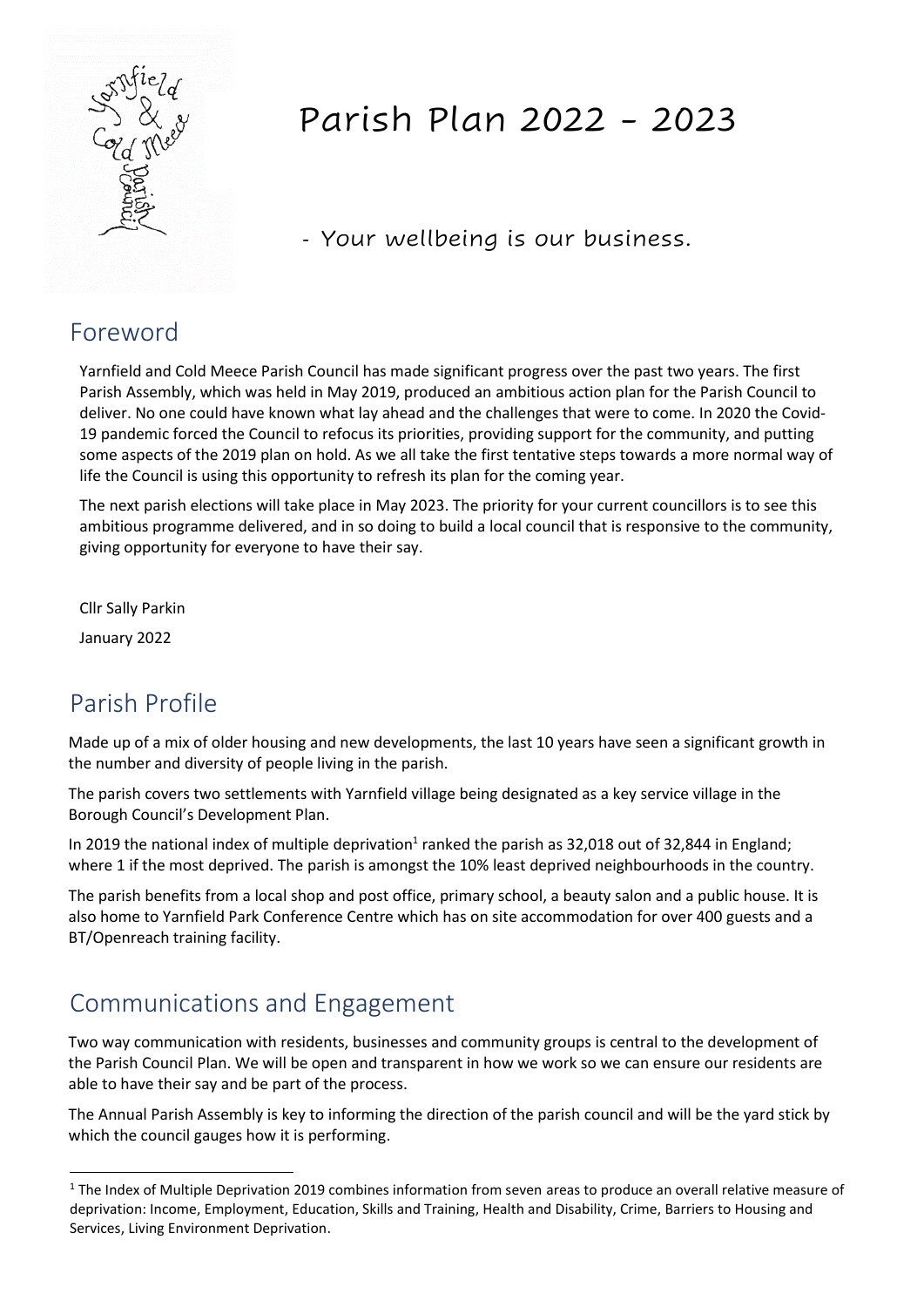# Parish Ambition – 1

**Environment:** To improve the quality of life of local people by providing a safe, clean, attractive place to live and work.

## Parish Ambition – 2

**Safety:** To tackle issues of safety for residents and road users, directing our resources to achieve positive results in partnership with the Borough Council, County Council, Police and Social Housing providers.

#### Parish Ambition – 3

**Community:** To build pride in the parish through activities that are guided by the community and local business and enhance the wellbeing of everyone living in the parish.

#### Parish Ambition – 4

**Good Governance:** To be a successful, well run organisation that is accountable for its actions, recognised by residents and is receptive to the views of the community.

#### Monitoring and Review

A detailed delivery plan will be prepared to aid the delivery of the objectives. The plan will be subject to quarterly monitoring by the Parish Council against the targets set for each objective.

The delivery plan will be subject to an annual review to determine what progress is being made against each of the parish objectives and how these need to evolve to take account of any changes.

As part of this process, we will ensure that progress is reported annually to the Parish Assembly and to our residents.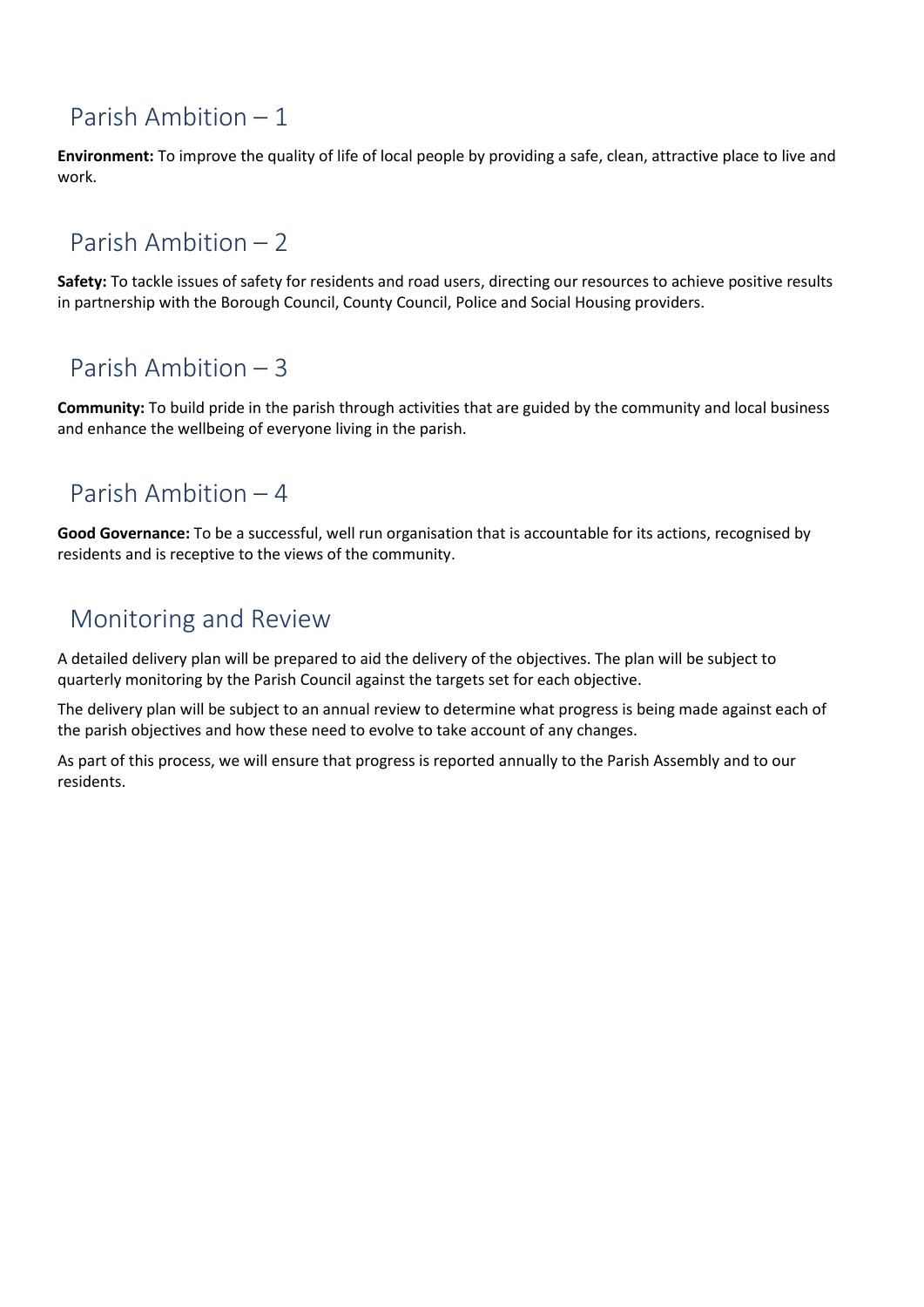## Yarnfield and Cold Meece Parish Council Action Plan 2022 – 23



| Ref               | Ambition                                                                         | Scheduled<br>date | Actions                                                                     | Progress /<br>Comment                                                                                                                         | Date        | Monitor |  |
|-------------------|----------------------------------------------------------------------------------|-------------------|-----------------------------------------------------------------------------|-----------------------------------------------------------------------------------------------------------------------------------------------|-------------|---------|--|
|                   | 1 - Environment                                                                  |                   |                                                                             |                                                                                                                                               |             |         |  |
| 1.1               | Village Green Rewilding Project (Walnut Tree Farm<br>section 106 funded project) | December 22       | <b>Meeting Stafford BC</b><br>planners and legal to<br>resolve s106 funding | S106 application form to<br>be completed and tenders<br>invited to cost scheme<br>before Stafford BC will<br>commit to proposals              | 25/04/22    |         |  |
| 1.2               | Promote a litter free, attractive environment                                    | April 22          | Annual program agreed<br>and published                                      | More promotion required<br>to encourage greater<br>community involvement.                                                                     | 01/04/22    |         |  |
| $2 - \text{Safe}$ |                                                                                  |                   |                                                                             |                                                                                                                                               |             |         |  |
| 2.1               | Work with SCC Highways to deliver 40mph limit in<br><b>Cold Meece</b>            | March 23          | Meeting with SCC<br>councillor                                              | Delays in completion of<br>public consultation.<br>SCC need to resolve<br>objections to scheme<br>Working toward<br>completion by end of year | $-06/05/22$ |         |  |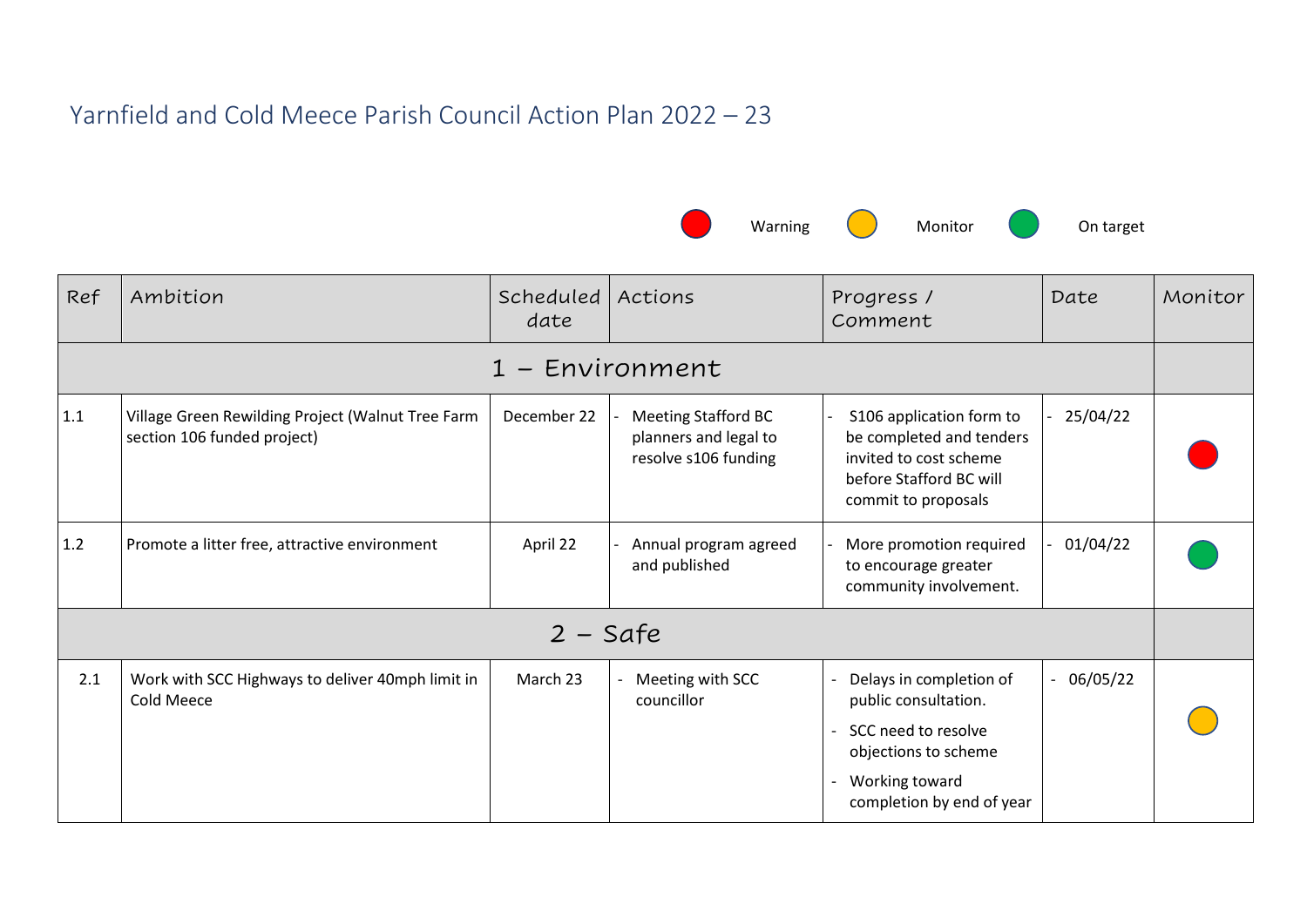| Ref | Ambition                                                                                | Scheduled<br>date | Actions                                                                                                                                                                                                                      | Progress /<br>Comment                                                                                                     | Date                | Monitor |
|-----|-----------------------------------------------------------------------------------------|-------------------|------------------------------------------------------------------------------------------------------------------------------------------------------------------------------------------------------------------------------|---------------------------------------------------------------------------------------------------------------------------|---------------------|---------|
| 2.2 | Work with SCC Highways to deliver 40mph buffer<br>zones in Yarnfield                    | March 23          | - See $2.1$                                                                                                                                                                                                                  | $-$ See 2.1                                                                                                               |                     |         |
| 2.3 | Installation of sentry gates at Cold Meece                                              | March 23          | - See $2.1$                                                                                                                                                                                                                  | - See $2.1$                                                                                                               |                     |         |
| 2.4 | Work with Community Speed Watch to maintain<br>and enhance their role within the parish | On-going          | - Co-ordination<br>arrangements agreed<br>- Letter to Deputy Police,<br>Fire and Crime<br>Commission - 20mph<br>limit enforcement                                                                                            | New community co-<br>ordinator identified<br>Resurrection of group<br>started following decline<br>during Covid-19        | 15/04/22<br>28/04/2 |         |
| 2.5 | Work with Staffordshire County Council on<br>improving pavements in the parish          | 06/05             | Meeting with SCC<br>councillor                                                                                                                                                                                               | - See $2.1$                                                                                                               |                     |         |
| 2.6 | Work with Staffordshire County Council on<br>maintaining the roads in the parish        | On-going          | Meeting with SCC<br>councillor                                                                                                                                                                                               | $-$ See 2.1                                                                                                               |                     |         |
| 2.7 | Work with Staffordshire County Council on<br>improving footpaths in the parish          | On-going          | <b>Contact landowners</b><br>about YCM10<br>Contact with<br><b>Staffordshire County</b><br><b>Council Rights of Way</b><br>Team<br>Approach to<br>Staffordshire PC<br>Association about<br>training event for<br>councillors | <b>Complaints received</b><br>about crop invasion onto<br>footpath YCM10.<br>Community ambition to<br>improve style/gates | 01/05/22            |         |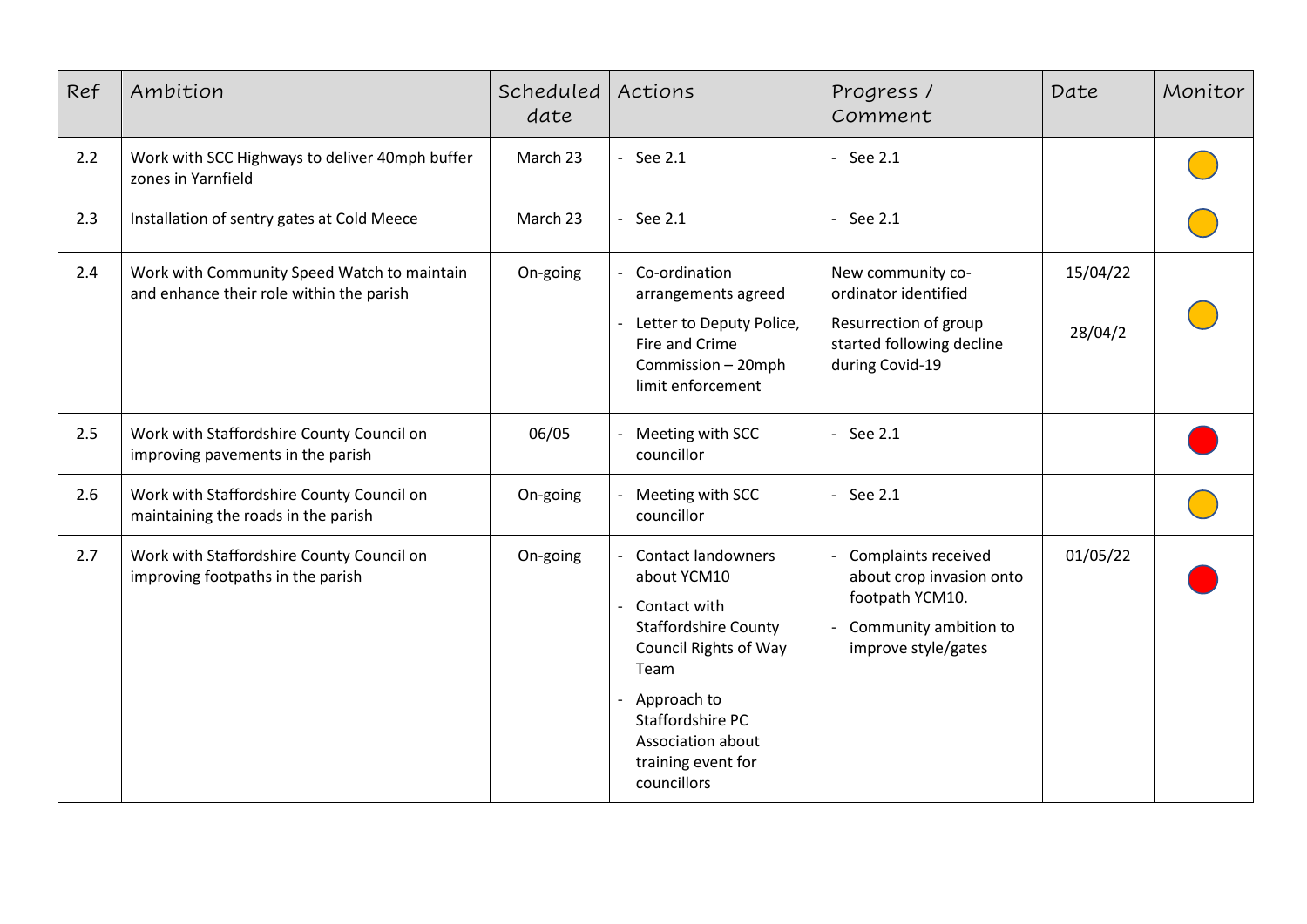| Ref | Ambition                                                        | Scheduled<br>date | Actions                                                                                                                                                                                                        | Progress /<br>Comment                                                                    | Date     | Monitor |
|-----|-----------------------------------------------------------------|-------------------|----------------------------------------------------------------------------------------------------------------------------------------------------------------------------------------------------------------|------------------------------------------------------------------------------------------|----------|---------|
| 2.8 | Promote community safety through work with the<br>Police PCSOs  | On-going          | Monthly reports received<br>from PCSO                                                                                                                                                                          | <b>Invitation to Annual Parish</b><br>Assembly                                           |          |         |
|     |                                                                 |                   |                                                                                                                                                                                                                | Promotion of 111 as a<br>contact point for incidents<br>needing reporting.               |          |         |
|     |                                                                 | 3 - Community     |                                                                                                                                                                                                                |                                                                                          |          |         |
| 3.1 | Deliver the Community Action Group Action Plan                  |                   |                                                                                                                                                                                                                |                                                                                          |          |         |
| 3.2 | Establish Walking for Health/Doorstep walks                     | - April 2022      | Walk leader confirmed<br>and group lead walks<br>started.                                                                                                                                                      | Material to support the<br>health walks and daisy<br>chain walks still to be<br>designed | 06/05/21 |         |
| 3.3 | Provide a range of opportunities for community<br>participation | On-going          | Focus has been on the<br>QPJ event (3.5)<br>Spring clean help<br>Monthly litter picks<br>running                                                                                                               | Drake Hall Prison working<br>with community projects<br>in the parish.                   | 09/04/21 |         |
| 3.4 | Deliver a defibrillators programme                              |                   | <b>Network Plus installed</b><br>supply for Ashdale Park<br>defibrillator.<br><b>Community Training</b><br>event to be arranged<br>Installation of unit<br>$\overline{\phantom{0}}$<br>scheduled for early May | <b>Community Action Group</b><br>to identify for additional<br>units.                    | 01/05/21 |         |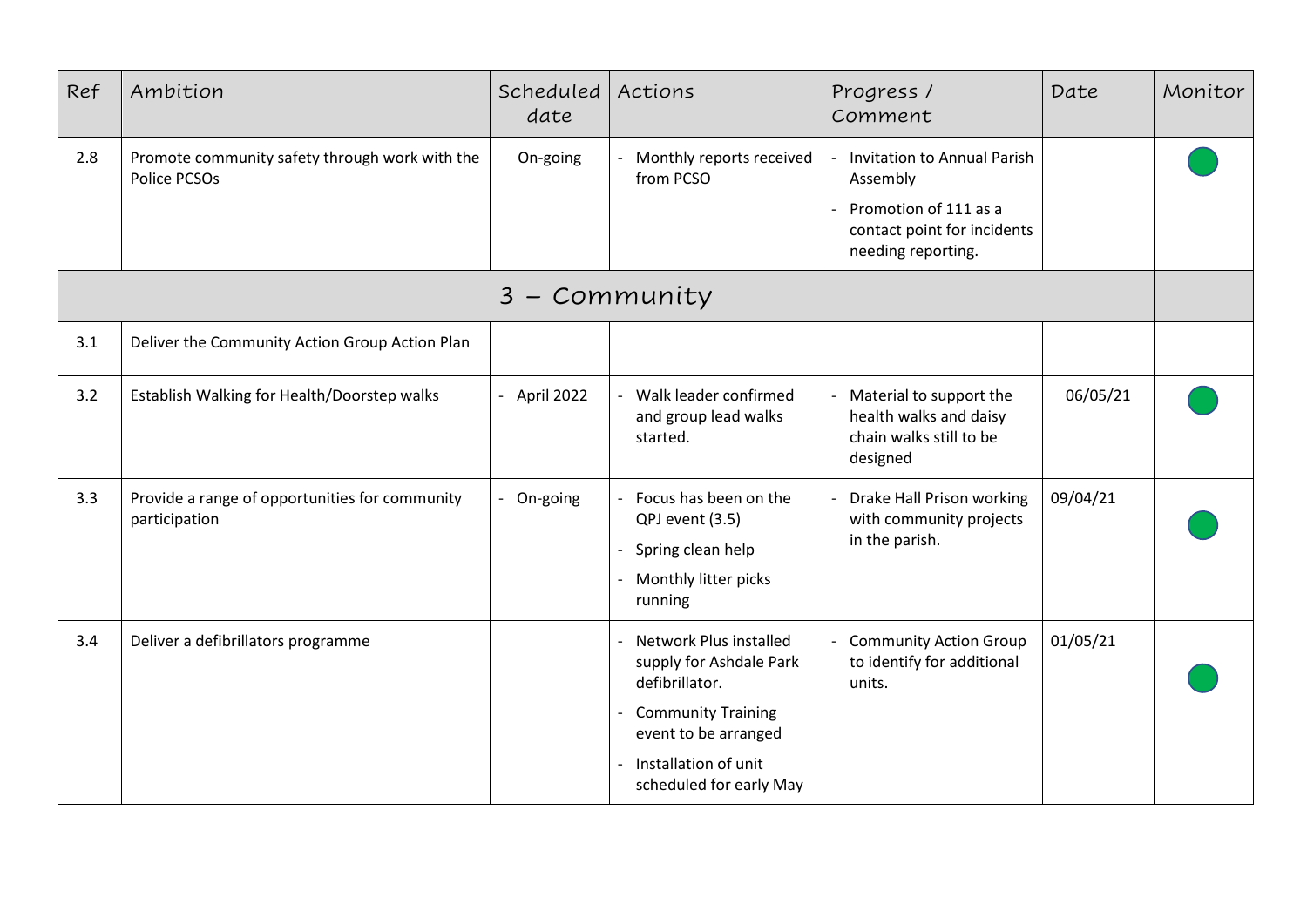| Ref                | Ambition                                                                                                                           | Scheduled<br>date | Actions                                                                                                                                                                  | Progress /<br>Comment                                                                                                                                                                                       | Date                       | Monitor |
|--------------------|------------------------------------------------------------------------------------------------------------------------------------|-------------------|--------------------------------------------------------------------------------------------------------------------------------------------------------------------------|-------------------------------------------------------------------------------------------------------------------------------------------------------------------------------------------------------------|----------------------------|---------|
|                    |                                                                                                                                    |                   | £500 donation received<br>from BIFFA, Cold Meece                                                                                                                         |                                                                                                                                                                                                             |                            |         |
| 3.5                | Queen' Platinum Jubilee                                                                                                            | June 22           | Monthly meetings with<br>organising group                                                                                                                                | Traders, bouncy castle etc<br>booked and confirmed<br>Site booking secured with<br><b>Stafford Borough Council</b><br>Publicity leaflets, posters<br>and flyers printed<br>Social media campaign<br>started | 01/05/21                   |         |
| 3.6                | <b>Community Development Officer</b>                                                                                               | July 22           | Meeting with Support<br>Staffordshire to agree<br>terms<br>Parish council meeting<br>agree to appoint subject<br>to costs being agreed<br>with Support<br>Staffordshire. | Job description and terms<br>of agreement with SS to<br>be prepared                                                                                                                                         | $-21/03/21$<br>$-13/04/21$ |         |
| Governance<br>$4-$ |                                                                                                                                    |                   |                                                                                                                                                                          |                                                                                                                                                                                                             |                            |         |
| 4.1                | Operate the Council in a business-like and<br>compliant way, in line with the annual governance<br>and accountability requirements | June 22           | <b>Internal Audit and AGAR</b><br>3 to be reported to<br>15 June 2022 meeting                                                                                            | Meeting with interna<br>auditor scheduled for last<br>week of May 2022.                                                                                                                                     |                            |         |
| 4.2                | Write a Neighbourhood Plan                                                                                                         | December 22       | Grant application<br>submitted to LOCALITY<br>for stage two.                                                                                                             | <b>Meeting for Councillors</b><br>on policy reparation wit<br>Consultant to be arranged                                                                                                                     | $-01/05/22$                |         |